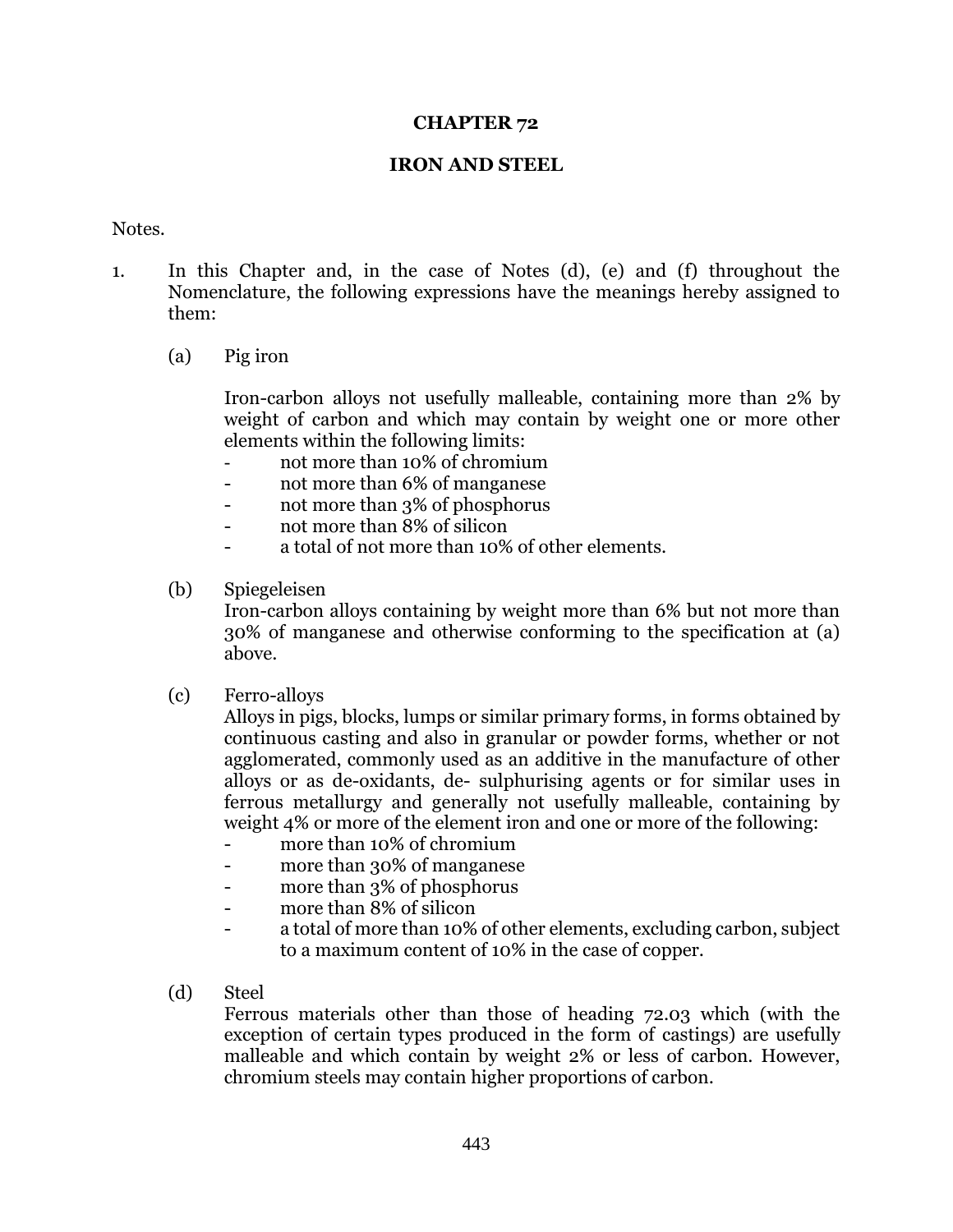(e) Stainless steel

Alloy steels containing, by weight, 1.2% or less of carbon and 10.5% or more of chromium, with or without other elements.

(f) Other alloy steel

Steels not complying with the definition of stainless steel and containing by weight one or more of the following elements in the proportion shown:

- 0.3% or more of aluminium
- 0.0008% or more of boron
- 0.3% or more of chromium
- 0.3% or more of cobalt
- 0.4% or more of copper
- 0.4% or more of lead
- 1.65% or more of manganese
- 0.08% or more of molybdenum
- 0.3% or more of nickel
- 0.06% or more of niobium
- 0.6% or more of silicon
- 0.05% or more of titanium
- 0.3% or more of tungsten (wolfram)
- 0.1% or more of vanadium
- 0.05% or more of zirconium
- 0.1% or more of other elements (except sulphur, phosphorus, carbon and nitrogen), taken separately.

## (g) Remelting scrap ingots of iron or steel

Products roughly cast in the form of ingots without feeder-heads or hot tops, or of pigs, having obvious surface faults and not complying with the chemical composition of pig iron, spiegeleisen or ferro-alloys.

(h) Granules

Products of which less than 90% by weight passes through a sieve with a mesh aperture of 1 mm and of which 90% or more by weight passes through a sieve with a mesh aperture of 5 mm.

(i) Semi-finished products Continuous cast products of solid section, whether or not subjected to primary hot-rolling; and Other products of solid section, which have not been further worked than subjected to primary hot-rolling or roughly shaped by forging, including blanks for angles, shapes or sections. These products are not presented in coils.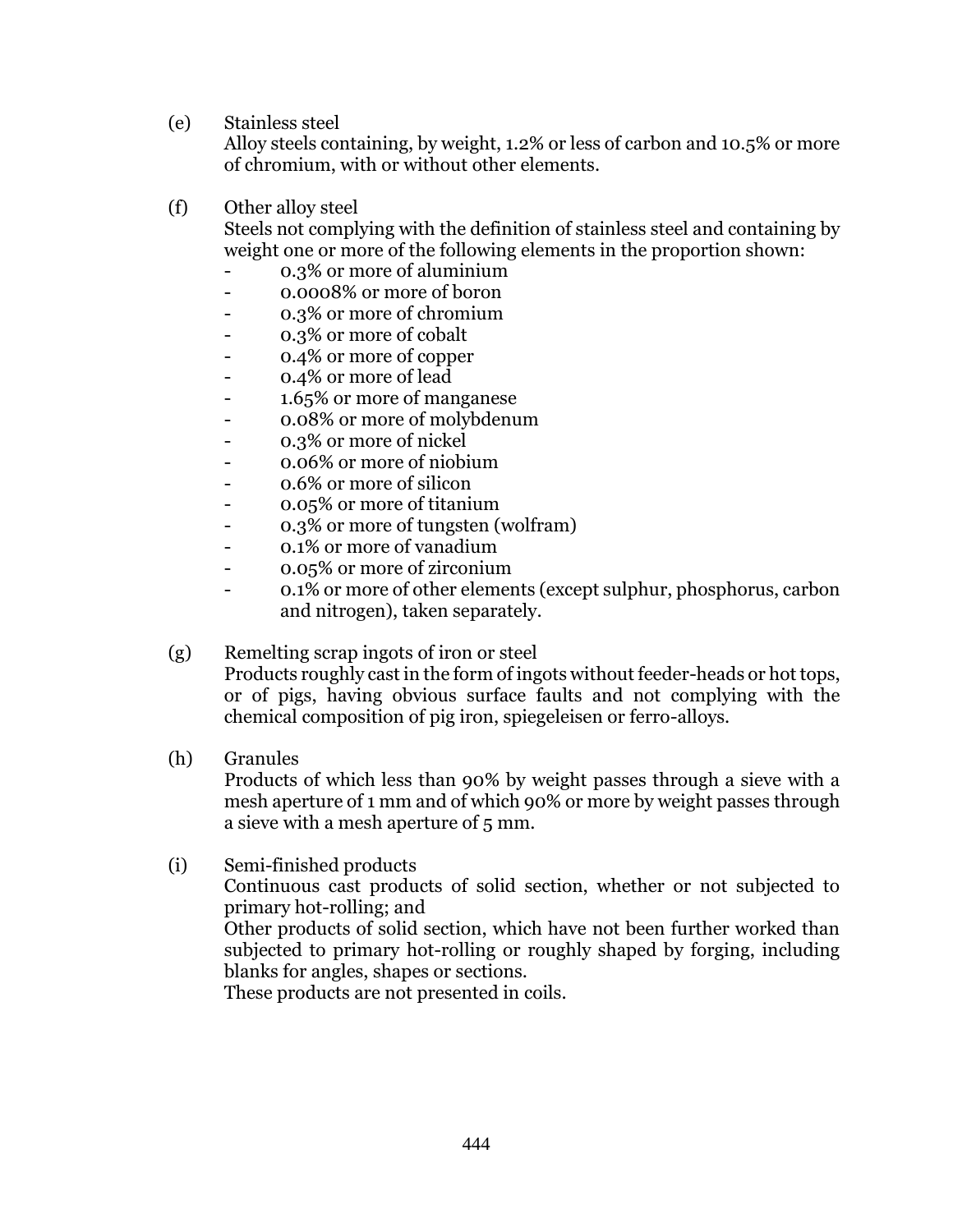(j) Flat-rolled products

Rolled products of solid rectangular (other than square) cross-section, which do not conform to the definition at (ij) above in the form of:

- coils of successively superimposed layers, or
- straight lengths, which if of a thickness less than 4.75 mm are of a width measuring at least ten times the thickness or if of a thickness of 4.75 mm or more are of a width which exceeds 150 mm and measures at least twice the thickness.

Flat-rolled products include those with patterns in relief derived directly from rolling (for example, grooves, ribs, chequers, tears, buttons, lozenges) and those which have been perforated, corrugated or polished, provided that they do not thereby assume the character of articles or products of other headings.

Flat-rolled products of a shape other than rectangular or square, of any size, are to be classified as products of a width of 600 mm or more, provided that they do not assume the character of articles or products of other headings.

(k) Bars and rods, hot-rolled, in irregularly wound coils

Hot-rolled products in irregularly wound coils, which have a solid cross-section in the shape of circles, segments of circles, ovals, rectangles (including squares), triangles or other convex polygons (including "flattened circles" and "modified rectangles", of which two opposite sides are convex arcs, the other two sides being straight, of equal length and parallel). These products may have indentations, ribs, grooves or other deformations produced during the rolling process (reinforcing bars and rods).

(l) Other bars and rods

Products which do not conform to any of the definitions at (ij), (k) or (l) above or to the definition of wire, which have a uniform solid cross-section along their whole length in the shape of circles, segments of circles, ovals, rectangles (including squares), triangles or other convex polygons (including "flattened circles" and "modified rectangles", of which two opposite sides are convex arcs, the other two sides being straight, of equal length and parallel). These products may:

- have indentations, ribs, grooves or other deformations produced during the rolling process (reinforcing bars and rods);
- be twisted after rolling.

### (m) Angles, shapes and sections Products having a uniform solid cross-section along their whole length which do not conform to any of the definitions at (ij), (k), (l) or (m) above or to the definition of wire.

Chapter 72 does not include products of heading 73.01 or 73.02.

(n) Wire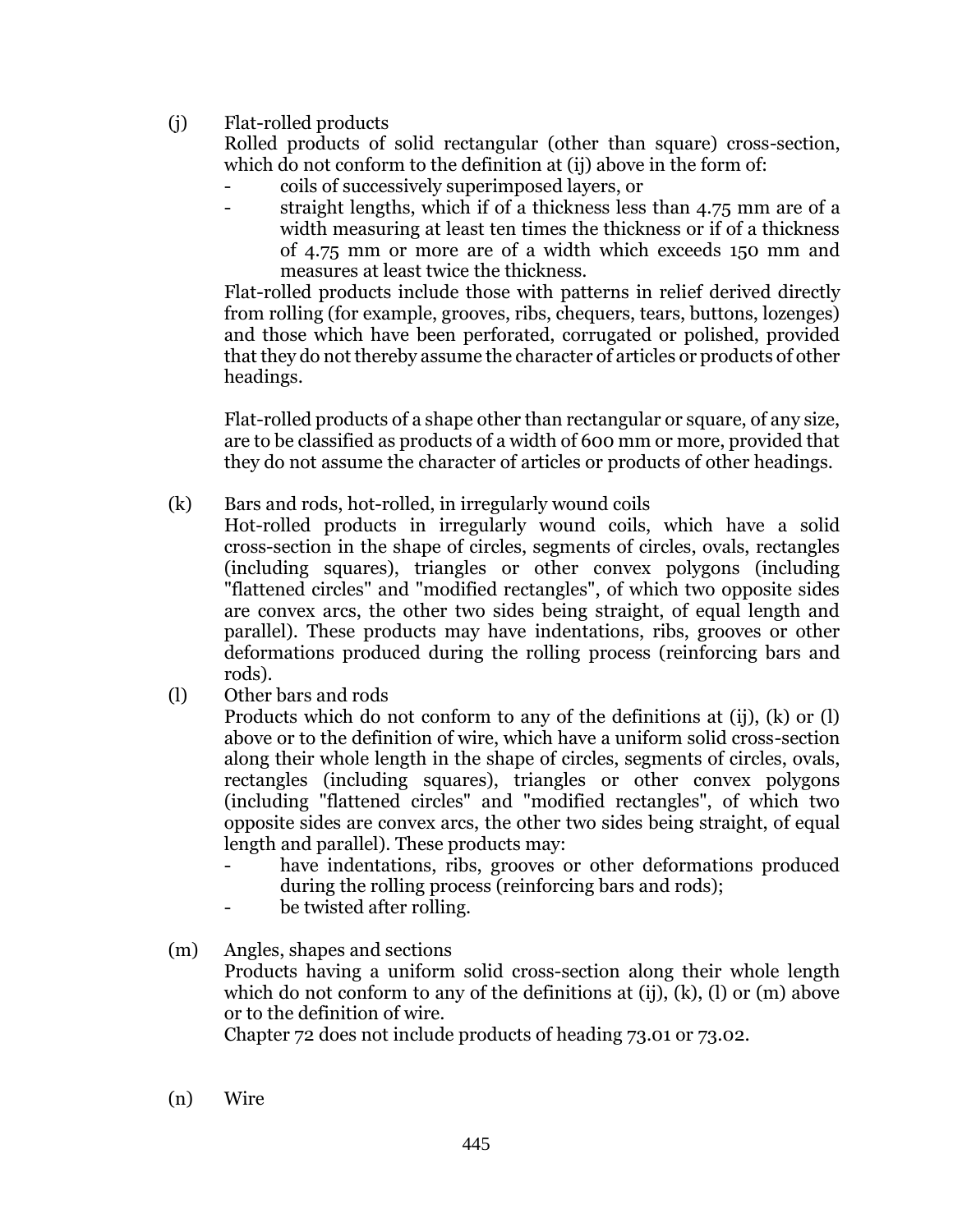Cold-formed products in coils, of any uniform solid cross-section along their whole length, which do not conform to the definition of flat-rolled products.

- (o) Hollow drill bars and rods Hollow bars and rods of any cross-section, suitable for drills, of which the greatest external dimension of the cross-section exceeds 15 mm but does not exceed 52 mm, and of which the greatest internal dimension does not exceed one half of the greatest external dimension. Hollow bars and rods of iron or steel not conforming to this definition are to be classified in heading 73.04.
- 2. Ferrous metals clad with another ferrous metal are to be classified as products of the ferrous metal predominating by weight.
- 3. Iron or steel products obtained by electrolytic deposition, by pressure casting or by sintering are to be classified, according to their form, their composition and their appearance, in the headings of this Chapter appropriate to similar hot-rolled products.

# **Subheading Notes.**

- 1. In this Chapter the following expressions have the meanings hereby assigned to them:
	- (a) Alloy pig iron

Pig iron containing, by weight, one or more of the following elements in the specified proportions:

- more than 0.2% of chromium
- more than 0.3% of copper
- more than 0.3% of nickel
- more than 0.1% of any of the following elements: aluminium, molybdenum, titanium, tungsten (wolfram), vanadium.

(b) Non-alloy free-cutting steel Non-alloy steel containing, by weight, one or more of the following elements in the specified proportions:

- 0.08% or more of sulphur
- 0.1% or more of lead
- more than 0.05% of selenium
- more than 0.01% of tellurium
- more than 0.05% of bismuth.
- (c) Silicon-electrical steel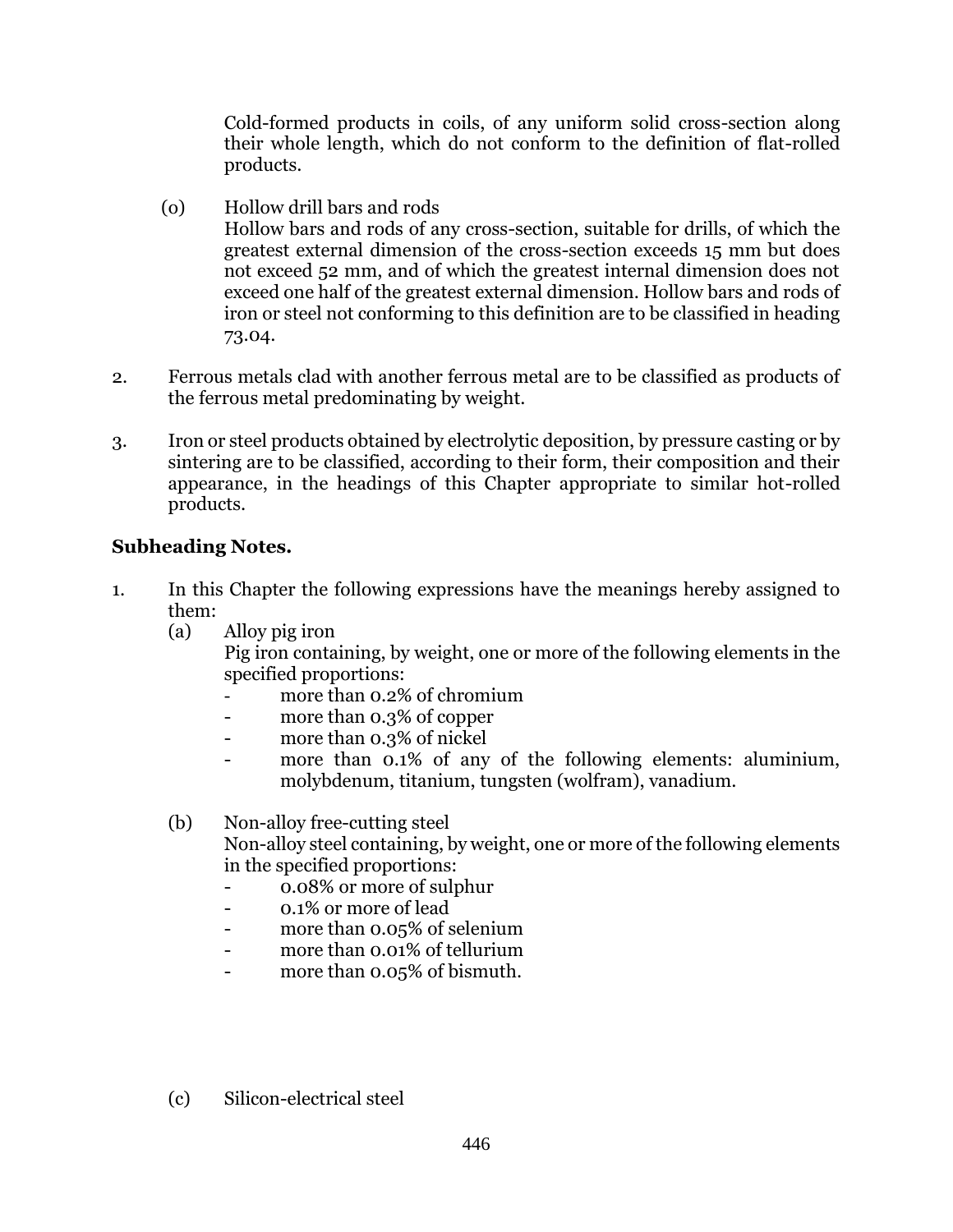Alloy steels containing by weight at least 0.6% but not more than 6% of silicon and not more than 0.08% of carbon. They may also contain by weight not more than 1% of aluminium but no other element in a proportion that would give the steel the characteristics of another alloy steel.

(d) High speed steel

Alloy steels containing, with or without other elements, at least two of the three elements molybdenum, tungsten and vanadium with a combined content by weight of 7% or more, 0.6% or more of carbon and 3 to 6% of chromium.

(e) Silico-manganese steel Alloy steels containing by weight: - not more than 0.7% of carbon, - 0.5% or more but not more than 1.9% of manganese, and

- 0.6% or more but not more than 2.3% of silicon, but no other element in a proportion that would give the steel the characteristics of another alloy steel.

2. For the classification of ferro-alloys in the subheadings of heading 72.02 the following rule should be observed:

A ferro-alloy is considered as binary and classified under the relevant subheading (if it exists) if only one of the alloy elements exceeds the minimum percentage laid down in Chapter Note 1(c); by analogy, it is considered respectively as ternary or quaternary if two or three alloy elements exceed the minimum percentage.

For the application of this rule the unspecified "other elements" referred to in Chapter Note 1(c) must each exceed 10% by weight.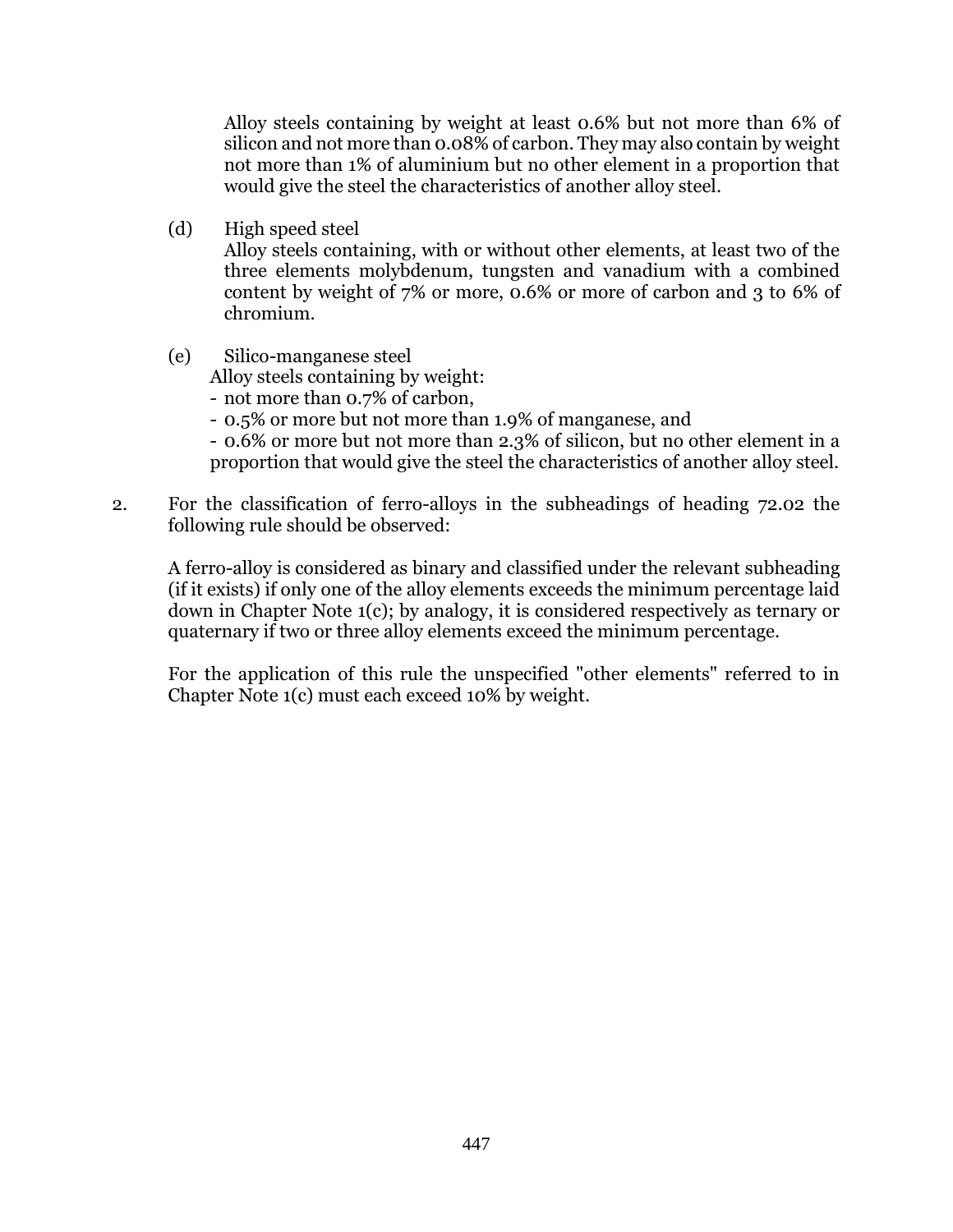| <b>HS</b> | <b>CET</b> | PR1 | <b>DESCRIPTION OF GOODS</b>                                                | <b>DUTY</b><br><b>RATE</b> | <b>UNIT</b> | <b>SITC</b><br><b>REV4</b> |
|-----------|------------|-----|----------------------------------------------------------------------------|----------------------------|-------------|----------------------------|
|           |            |     | <b>I-PRIMARY MATERIALS; PRODUCTS IN</b><br><b>GRANULAR OR POWDER FORM</b>  |                            |             |                            |
| 72.01     |            |     | Pig iron and spiegeleisen in pigs, blocks or other                         |                            |             |                            |
|           |            |     | primary forms.                                                             |                            |             |                            |
| 7201.10   | 00         |     | - Non-alloy pig iron containing by weight 0.5% or less<br>of phosphorous   | Free                       | kg          | 671.21                     |
| 7201.20   | 00         |     | - Non-alloy pig iron containing by weight more than<br>0.5% of phosphorous | Free                       | kg          | 671.22                     |
| 7201.50   | 00         |     | - Alloy pig iron, spiegeleisen:                                            |                            |             |                            |
| 7201.50   | 10         |     | - - - Alloy pig iron                                                       | Free                       | kg          | 671.231                    |
| 7201.50   | 20         |     | - - - Spiegeleisen                                                         | Free                       | kg          | 671.232                    |
| 72.02     |            |     | Ferro-alloys.                                                              |                            |             |                            |
| 7202.10   | 00         |     | - Ferro-manganese:                                                         |                            |             |                            |
| 7202.11   | 00         |     | - - Containing by weight more than 2% of carbon                            | 5%                         | kg          | 671.41                     |
| 7202.19   | 00         |     | - - Other                                                                  | 5%                         | kg          | 671.49                     |
| 7202.20   | 00         |     | - Ferro-silicon:                                                           |                            |             |                            |
| 7202.21   | 00         |     | - - Containing by weight more than 55% of silicon                          | 5%                         | kg          | 671.511                    |
| 7202.29   | 00         |     | - - Other                                                                  | 5%                         | kg          | 671.519                    |
| 7202.30   | 00         |     | - Ferro-silico-manganese                                                   | 5%                         | kg          | 671.52                     |
| 7202.40   | 00         |     | - Ferro-chromium:                                                          |                            |             |                            |
| 7202.41   | 00         |     | - - Containing by weight more than 4% of carbon                            | 5%                         | kg          | 671.531                    |
| 7202.49   | 00         |     | - - Other                                                                  | 5%                         | kg          | 671.532                    |
| 7202.50   | 00         |     | - Ferro-silico-chromium                                                    | 5%                         | kg          | 671.54                     |
| 7202.60   | 00         |     | - Ferro-nickel                                                             | 5%                         | kg          | 671.55                     |
| 7202.70   | 00         |     | - Ferro-molybdenum                                                         | 5%                         | kg          | 671.591                    |
| 7202.80   | $00\,$     |     | - Ferro-tungsten and ferro-silico-tungsten                                 | 5%                         | kg          | 671.592                    |
| 7202.90   | $00\,$     |     | - Other:                                                                   |                            |             |                            |
| 7202.91   | $00\,$     |     | - - Ferro-titanium and ferro-silico-titanium                               | 5%                         | kg          | 671.593                    |
| 7202.92   | $00\,$     |     | - - Ferro-vanadium                                                         | 5%                         | kg          | 671.594                    |
| 7202.93   | 00         |     | - - Ferro-niobium                                                          | 5%                         | kg          | 671.595                    |
| 7202.99   | $00\,$     |     | - - Other                                                                  | 5%                         | kg          | 671.599                    |
| 72.03     |            |     | Ferrous products obtained by direct reduction of                           |                            |             |                            |
|           |            |     | iron ore and other spongy ferrous products, in                             |                            |             |                            |
|           |            |     | lumps, pellets or similar forms; iron having a                             |                            |             |                            |
|           |            |     | minimum purity by weight of 99.94%, in lumps,                              |                            |             |                            |
|           |            |     | pellets or similar forms.                                                  |                            |             |                            |
| 7203.10   | $00\,$     |     | - Ferrous products obtained by direct reduction of iron<br>ore             | 10%                        | kg          | 671.331                    |
| 7203.90   | $00\,$     |     | - Other                                                                    | 5%                         | kg          | 671.339                    |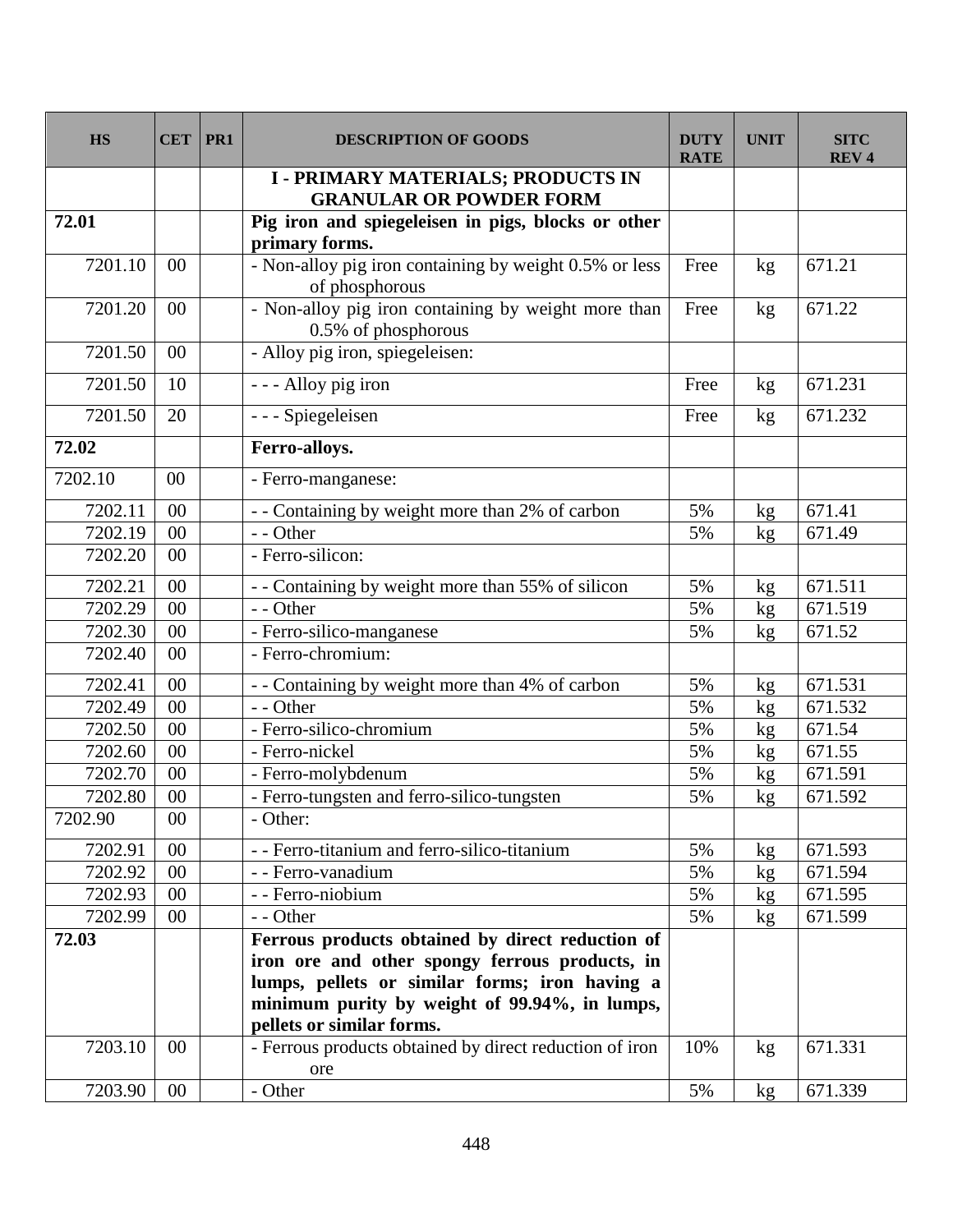| <b>HS</b> | <b>CET</b>      | PR1 | <b>DESCRIPTION OF GOODS</b>                                                                                             | <b>DUTY</b><br><b>RATE</b> | <b>UNIT</b>   | <b>SITC</b><br><b>REV4</b> |
|-----------|-----------------|-----|-------------------------------------------------------------------------------------------------------------------------|----------------------------|---------------|----------------------------|
| 72.04     |                 |     | Ferrous waste and scrap; remelting scrap ingots of<br>iron or steel.                                                    |                            |               |                            |
| 7204.10   | $00\,$          |     | - Waste and scrap of cast iron                                                                                          | 5%                         | kg            | 282.1                      |
| 7204.20   | 00              |     | - Waste and scrap of alloy steel:                                                                                       |                            |               |                            |
| 7204.21   | 00              |     | - - Of stainless steel                                                                                                  | 5%                         | kg            | 282.21                     |
| 7204.29   | 00              |     | - - Other                                                                                                               | 5%                         | kg            | 282.29                     |
| 7204.30   | 00              |     | - Waste and scrap of tinned iron or steel                                                                               | 5%                         | kg            | 282.31                     |
| 7204.40   | 00              |     | - Other waste and scrap:                                                                                                |                            |               |                            |
| 7204.41   | 00              |     | -- Turnings, shavings, chips, milling waste, sawdust,<br>filings, trimmings and stampings, whether or<br>not in bundles | 5%                         | kg            | 282.32                     |
| 7204.49   | $00\,$          |     | - - Other                                                                                                               | 5%                         | kg            | 282.39                     |
| 7204.50   | 00              |     | - Remelting scrap ingots                                                                                                | 5%                         | kg            | 282.33                     |
| 72.05     |                 |     | Granules and powders, of pig iron, spiegeleisen,<br>iron or steel.                                                      |                            |               |                            |
| 7205.10   | $00\,$          |     | - Granules                                                                                                              | 5%                         | kg            | 671.31                     |
| 7205.20   | 00              |     | - Powders:                                                                                                              |                            |               |                            |
| 7205.21   | $00\,$          |     | - - Of alloy steel                                                                                                      | 5%                         | kg            | 671.321                    |
| 7205.29   | 00              |     | - - Other                                                                                                               | 5%                         | kg            | 671.329                    |
|           |                 |     | <b>II - IRON AND NON-ALLOY STEEL</b>                                                                                    |                            |               |                            |
| 72.06     |                 |     | Iron and non-alloy steel in ingots or other primary<br>forms (excluding iron of heading 72.03).                         |                            |               |                            |
| 7206.10   | 00              |     | - Ingots:                                                                                                               |                            |               |                            |
| 7206.10   | 10              |     | --- Of iron                                                                                                             | 5%                         | $\mathbf{kg}$ | 672.411                    |
| 7206.10   | 20              |     | --- Of non-alloy steel                                                                                                  | 5%                         | kg            | 672.412                    |
| 7206.90   | $\overline{00}$ |     | - Other:                                                                                                                |                            |               |                            |
| 7206.90   | 10              |     | --- Of iron                                                                                                             | 5%                         | kg            | 672.451                    |
| 7206.90   | 90              |     | --- Of non-alloy steel                                                                                                  | 5%                         | kg            | 672.459                    |
| 72.07     |                 |     | Semi-finished products of iron or non-alloy steel.                                                                      |                            |               |                            |
| 7207.10   | $00\,$          |     | - Containing by weight less than 0.25% of carbon:                                                                       |                            |               |                            |
| 7207.11   | $00\,$          |     | - - Of rectangular (including square) cross-section, the<br>width measuring less than twice the thickness:              |                            |               |                            |
| 7207.11   | 10              |     | --- Blooms and billets, of non-alloy steel                                                                              | 10%                        | kg            | 672.611                    |
| 7207.11   | 90              |     | $--$ Other                                                                                                              | 5%                         | kg            | 672.619                    |
| 7207.12   | $00\,$          |     | - - Other, of rectangular (other than square) cross-<br>section:                                                        |                            |               |                            |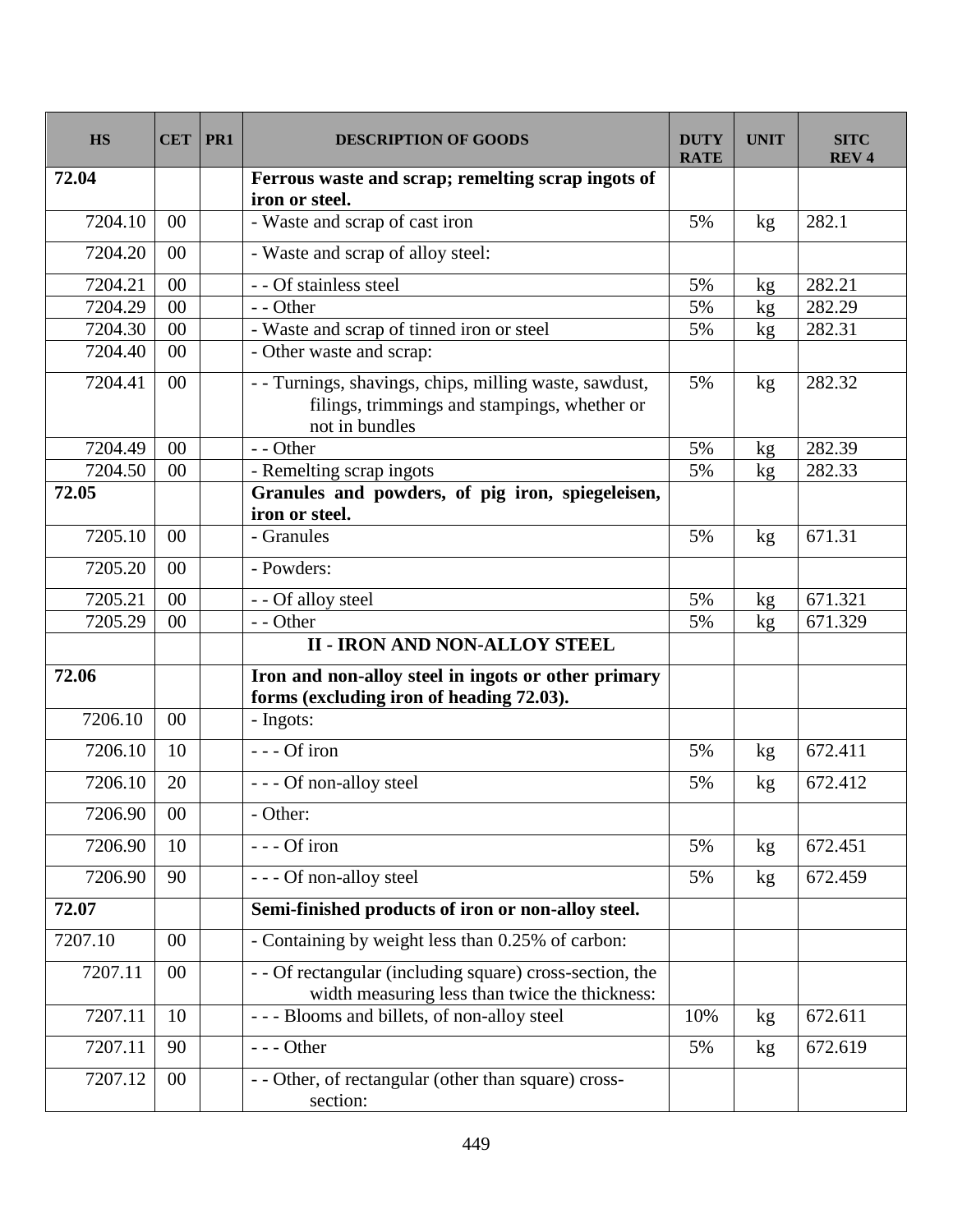| <b>HS</b>        | <b>CET</b> | PR <sub>1</sub> | <b>DESCRIPTION OF GOODS</b>                                                                                                                                                          | <b>DUTY</b><br><b>RATE</b> | <b>UNIT</b> | <b>SITC</b><br><b>REV4</b> |
|------------------|------------|-----------------|--------------------------------------------------------------------------------------------------------------------------------------------------------------------------------------|----------------------------|-------------|----------------------------|
| 7207.12          | 10         |                 | --- Blooms and billets, of non-alloy steel                                                                                                                                           | 10%                        | kg          | 672.621                    |
| 7207.12          | 90         |                 | $--$ Other                                                                                                                                                                           | 5%                         | kg          | 672.629                    |
| 7207.19          | $00\,$     |                 | - Other:                                                                                                                                                                             |                            |             |                            |
| 7207.19          | 10         |                 | --- Blooms and billets, of non-alloy steel                                                                                                                                           | 10%                        | kg          | 672.691                    |
| 7207.19          | 90         |                 | $--$ Other                                                                                                                                                                           | 5%                         | kg          | 672.699                    |
| 7207.20          | $00\,$     |                 | - Containing by weight 0.25% or more of carbon:                                                                                                                                      |                            |             |                            |
| 7207.20          | 10         |                 | --- Blooms and billets, of non-alloy steel                                                                                                                                           | 10%                        | kg          | 672.71                     |
| 7207.20          | 90         |                 | $--$ Other                                                                                                                                                                           | 5%                         | kg          | 672.79                     |
| 72.08<br>7208.10 | 00         |                 | Flat-rolled products of iron or non-alloy steel, of a<br>width of 600 mm or more, hot-rolled, not clad,<br>plated or coated.<br>- In coils, not further worked than hot-rolled, with |                            |             |                            |
| 7208.10          | 10         |                 | patterns in relief:<br>--- Of a thickness of less than 3 mm                                                                                                                          | 5%                         | kg          | 673.11                     |
| 7208.10          | 90         |                 | $--$ Other                                                                                                                                                                           | 5%                         | kg          | 673.21                     |
| 7208.20          | $00\,$     |                 | - Other, in coils, not further worked than hot-rolled,<br>pickled:                                                                                                                   |                            |             |                            |
| 7208.25          | 00         |                 | - - Of a thickness of 4.75 mm or more                                                                                                                                                | 5%                         | kg          | 673.31                     |
| 7208.26          | 00         |                 | - - Of a thickness of 3 mm or more but less than 4.75<br>mm                                                                                                                          | 5%                         | kg          | 673.41                     |
| 7208.27          | $00\,$     |                 | - - Of a thickness of less than 3 mm                                                                                                                                                 | 5%                         | kg          | 673.51                     |
| 7208.30          | 00         |                 | - Other, in coils, not further worked than hot-rolled:                                                                                                                               |                            |             |                            |
| 7208.36          | 00         |                 | - - Of a thickness exceeding 10 mm                                                                                                                                                   | 5%                         | kg          | 673.61                     |
| 7208.37          | 00         |                 | - - Of a thickness of 4.75 mm or more but not<br>exceeding 10 mm                                                                                                                     | 5%                         | kg          | 673.62                     |
| 7208.38          | $00\,$     |                 | - - Of a thickness of 3 mm or more but less than 4.75<br>mm                                                                                                                          | 5%                         | kg          | 673.63                     |
| 7208.39          | 00         |                 | - - Of a thickness of less than 3 mm                                                                                                                                                 | 5%                         | kg          | 673.64                     |
| 7208.40          | $00\,$     |                 | - Not in coils, not further worked than hot-rolled, with<br>patterns in relief:                                                                                                      |                            |             |                            |
| 7208.40          | 10         |                 | --- Of a thickness of less than 3 mm                                                                                                                                                 | 5%                         | kg          | 673.65                     |
| 7208.40          | 90         |                 | $--$ Other                                                                                                                                                                           | 5%                         | kg          | 673.69                     |
| 7208.50          | $00\,$     |                 | - Other, not in coils, not further worked than hot-<br>rolled :                                                                                                                      |                            |             |                            |
| 7208.51          | $00\,$     |                 | - - Of a thickness exceeding 10 mm                                                                                                                                                   | 5%                         | kg          | 673.71                     |
| 7208.52          | $00\,$     |                 | $-$ - Of a thickness of 4.75 mm or more but not<br>exceeding 10 mm                                                                                                                   | 5%                         | kg          | 673.72                     |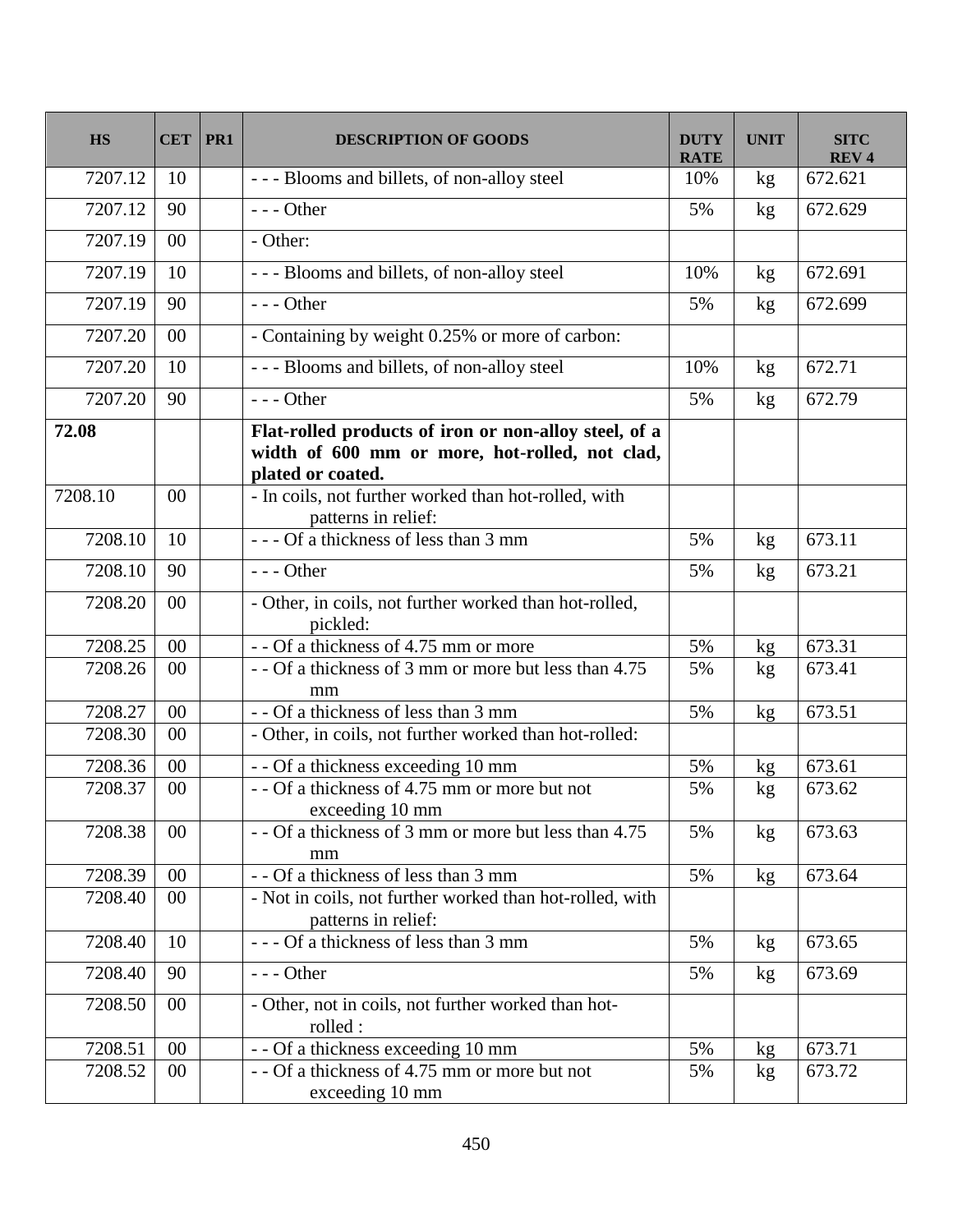| <b>HS</b> | <b>CET</b> | PR1 | <b>DESCRIPTION OF GOODS</b>                                                                                                                   | <b>DUTY</b><br><b>RATE</b> | <b>UNIT</b> | <b>SITC</b><br><b>REV4</b> |
|-----------|------------|-----|-----------------------------------------------------------------------------------------------------------------------------------------------|----------------------------|-------------|----------------------------|
| 7208.53   | $00\,$     |     | - - Of a thickness of 3 mm or more but less than 4.75<br>mm                                                                                   | 5%                         | kg          | 673.73                     |
| 7208.54   | 00         |     | - - Of a thickness of less than 3 mm                                                                                                          | 5%                         | kg          | 673.74                     |
| 7208.90   | $00\,$     |     | - Other:                                                                                                                                      |                            |             |                            |
| 7208.90   | 10         |     | --- Of a thickness of less than 3 mm                                                                                                          | 5%                         | kg          | 673.511                    |
| 7208.90   | 90         |     | $--$ Other                                                                                                                                    | 5%                         | kg          | 673.519                    |
| 72.09     |            |     | Flat-rolled products of iron or non-alloy steel, of a<br>width of 600 mm or more, cold-rolled (cold-<br>reduced), not clad, plated or coated. |                            |             |                            |
| 7209.10   | 00         |     | - In coils, not further worked than cold-rolled (cold-<br>reduced):                                                                           |                            |             |                            |
| 7209.15   | 00         |     | - - Of a thickness of 3mm or more                                                                                                             | 5%                         | kg          | 673.75                     |
| 7209.16   | 00         |     | - - Of a thickness exceeding 1 mm but less than 3 mm                                                                                          | 5%                         | kg          | 673.76                     |
| 7209.17   | 00         |     | - - Of a thickness of 0.5 mm or more but not<br>exceeding 1 mm                                                                                | 5%                         | kg          | 673.77                     |
| 7209.18   | $00\,$     |     | - - Of a thickness of less than 0.5 mm                                                                                                        | 5%                         | kg          | 673.78                     |
| 7209.20   | $00\,$     |     | - Not in coils, not further worked than cold-rolled<br>(cold reduced):                                                                        |                            |             |                            |
| 7209.25   | 00         |     | - - Of a thickness of 3 mm or more                                                                                                            | 5%                         | kg          | 673.85                     |
| 7209.26   | 00         |     | - - Of a thickness exceeding 1 mm but less than 3 mm                                                                                          | 5%                         | kg          | 673.86                     |
| 7209.27   | 00         |     | - - Of a thickness of 0.5 mm or more but not<br>exceeding 1 mm                                                                                | 5%                         | kg          | 673.87                     |
| 7209.28   | 00         |     | -- Of a thickness of less than 0.5 mm                                                                                                         | 5%                         | kg          | 673.88                     |
| 7209.90   | 00         |     | - Other:                                                                                                                                      |                            |             |                            |
| 7209.90   | 10         |     | --- Of a thickness of less than 3 mm                                                                                                          | 5%                         | kg          | 673.521                    |
| 7209.90   | 90         |     | $--$ Other                                                                                                                                    | 5%                         | kg          | 673.529                    |
| 72.10     |            |     | Flat-rolled products of iron or non-alloy steel, of a<br>width of 600 mm or more, clad, plated or coated.                                     |                            |             |                            |
| 7210.10   | $00\,$     |     | - Plated or coated with tin:                                                                                                                  |                            |             |                            |
| 7210.11   | $00\,$     |     | - - Of a thickness of 0.5 mm or more                                                                                                          | 5%                         | kg          | 674.211                    |
| 7210.12   | 00         |     | - - Of a thickness of less than 0.5 mm                                                                                                        | 5%                         | kg          | 674.212                    |
| 7210.20   | 00         |     | - Plated or coated with lead, including terne-plate                                                                                           | 5%                         | kg          | 674.41                     |
| 7210.30   | $00\,$     |     | - Electrolytically plated or coated with zinc:                                                                                                |                            |             |                            |
| 7210.30   | 10         |     | --- Of a thickness of less than 3 mm, corrugated                                                                                              | 5%                         | kg          | 674.111                    |
| 7210.30   | 20         |     | --- Of a thickness of less than 3 mm, other                                                                                                   | 5%                         | kg          | 674.112                    |
| 7210.30   | 90         |     | --- Other                                                                                                                                     | 5%                         | kg          | 674.119                    |
| 7210.40   | $00\,$     |     | - Otherwise plated or coated with zinc:                                                                                                       |                            |             |                            |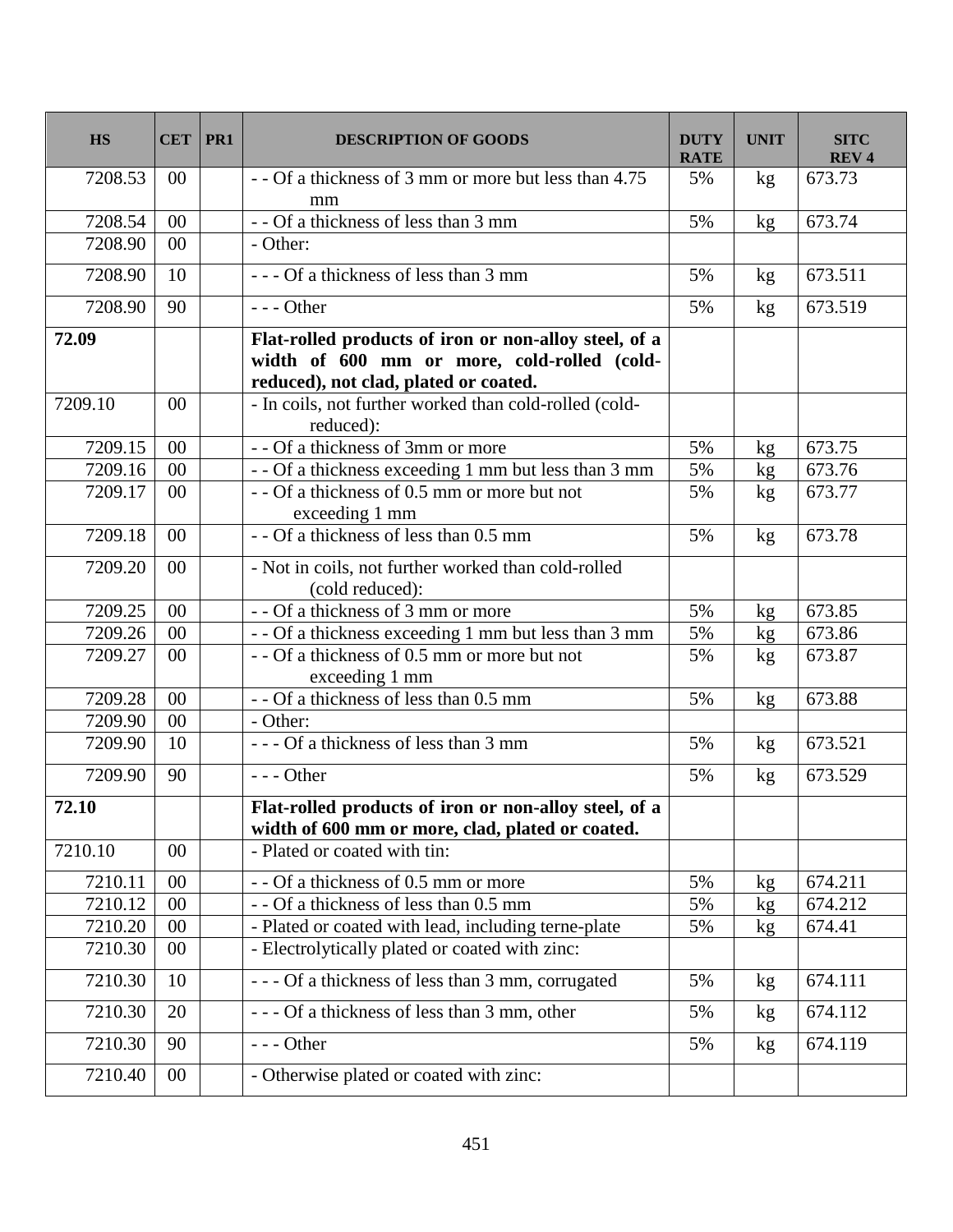| <b>HS</b> | <b>CET</b> | PR1 | <b>DESCRIPTION OF GOODS</b>                                                                                                                                              | <b>DUTY</b><br><b>RATE</b> | <b>UNIT</b>     | <b>SITC</b><br><b>REV4</b> |
|-----------|------------|-----|--------------------------------------------------------------------------------------------------------------------------------------------------------------------------|----------------------------|-----------------|----------------------------|
| 7210.41   | $00\,$     |     | - - Corrugated:                                                                                                                                                          |                            |                 |                            |
| 7210.41   | 10         |     | --- Of a thickness of less than 3 mm                                                                                                                                     | 15%                        | kg              | 674.131                    |
| 7210.41   | 90         |     | $--$ Other                                                                                                                                                               | 5%                         | kg              | 674.132                    |
| 7210.49   | $00\,$     |     | $-$ - Other:                                                                                                                                                             |                            |                 |                            |
| 7210.49   | 10         |     | --- Of a thickness of less than 3 mm                                                                                                                                     | 5%                         | kg              | 674.133                    |
| 7210.49   | 90         |     | $--$ Other                                                                                                                                                               | 5%                         | kg              | 674.139                    |
| 7210.50   | 00         |     | - Plated or coated with chromium oxides or with<br>chromium and chromium oxides                                                                                          | 5%                         | kg              | 674.42                     |
| 7210.60   | $00\,$     |     | - Plated or coated with aluminium:                                                                                                                                       |                            |                 |                            |
| 7210.61   | 00         |     | - - Plated or coated with aluminium-zinc alloys:                                                                                                                         |                            |                 |                            |
| 7210.61   | 10         |     | --- Of a thickness of less than 3 mm, corrugated                                                                                                                         | 15%                        | kg              | 674.431                    |
| 7210.61   | 20         |     | --- Of a thickness of less than 3 mm, other                                                                                                                              | 5%                         | kg              | 674.432                    |
| 7210.61   | 90         |     | $--$ Other                                                                                                                                                               | 5%                         | kg              | 674.433                    |
| 7210.69   | 00         |     | - - Other                                                                                                                                                                | 5%                         | kg              | 674.439                    |
| 7210.70   | 00         |     | - Painted, varnished or coated with plastics:                                                                                                                            |                            |                 |                            |
| 7210.70   | 10         |     | --- Of a thickness of less than 3 mm, corrugated                                                                                                                         | 15%                        | kg              | 674.311                    |
| 7210.70   | 20         |     | --- Of a thickness of less than 3 mm, other                                                                                                                              | 5%                         | kg              | 674.312                    |
| 7210.70   | 90         |     | $--$ Other                                                                                                                                                               | 5%                         | kg              | 674.319                    |
| 7210.90   | 00         |     | - Other:                                                                                                                                                                 |                            |                 |                            |
| 7210.90   | 10         |     | --- Of a thickness of less than 3 mm, corrugated                                                                                                                         | 15%                        | kg              | 674.441                    |
| 7210.90   | 20         |     | --- Of a thickness of less than 3 mm, other                                                                                                                              | 5%                         | kg              | 674.442                    |
| 7210.90   | 90         |     | $--$ Other                                                                                                                                                               | 5%                         | kg              | 674.449                    |
| 72.11     |            |     | Flat-rolled products of iron or non-alloy steel, of a<br>width of less than 600 mm, not clad, plated or<br>coated.                                                       |                            |                 |                            |
| 7211.10   | 00         |     | - Not further worked than hot-rolled:                                                                                                                                    |                            |                 |                            |
| 7211.13   | 00         |     | -- Rolled on four faces or in a closed box pass, of a<br>width exceeding 150 mm and a thickness of<br>not less than 4 mm, not in coils and without<br>patterns in relief | 5%                         | kg              | 673.91                     |
| 7211.14   | $00\,$     |     | - - Other, of a thickness of 4.75 mm or more                                                                                                                             | 5%                         | kg <sub>2</sub> | 673.92                     |
| 7211.19   | $00\,$     |     | - - Other:                                                                                                                                                               |                            |                 |                            |
| 7211.19   | 10         |     | --- Of a thickness of less than 3 mm                                                                                                                                     | 5%                         | kg              | 673.93                     |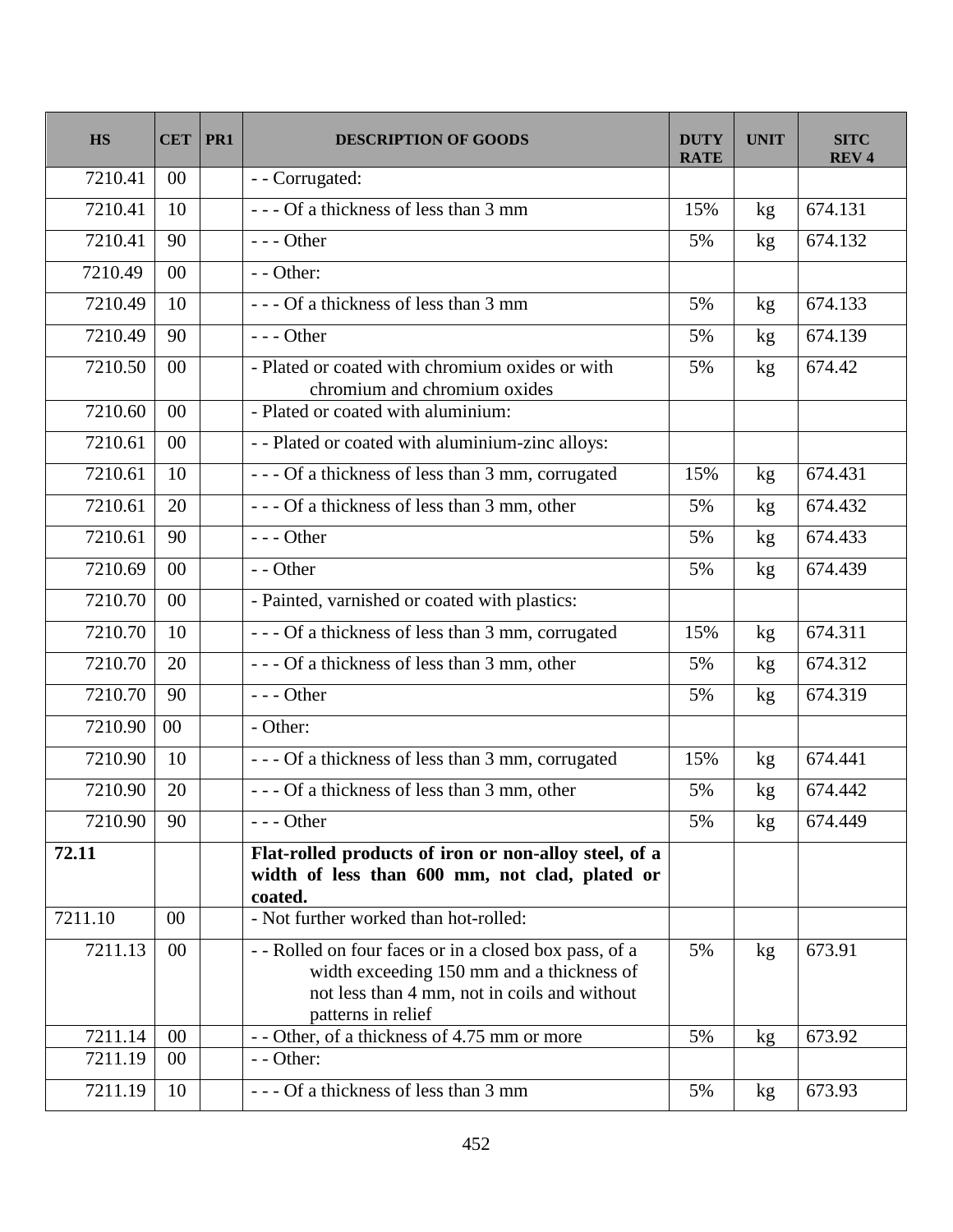| <b>HS</b> | <b>CET</b> | PR1 | <b>DESCRIPTION OF GOODS</b>                                                                                 | <b>DUTY</b><br><b>RATE</b> | <b>UNIT</b>     | <b>SITC</b><br><b>REV4</b> |
|-----------|------------|-----|-------------------------------------------------------------------------------------------------------------|----------------------------|-----------------|----------------------------|
| 7211.19   | 90         |     | $--$ Other                                                                                                  | 5%                         | kg              | 673.94                     |
| 7211.20   | $00\,$     |     | - Not further worked than cold-rolled (cold-reduced):                                                       |                            |                 |                            |
| 7211.23   | 00         |     | - - Containing by weight less than 0.25% of carbon:                                                         |                            |                 |                            |
| 7211.23   | 10         |     | --- Of a thickness of less than 3 mm                                                                        | 5%                         | kg              | 673.95                     |
| 7211.23   | 90         |     | $--$ Other                                                                                                  | 5%                         | kg              | 673.96                     |
| 7211.29   | $00\,$     |     | - - Other:                                                                                                  |                            |                 |                            |
| 7211.29   | 10         |     | --- Of a thickness of less than 3 mm                                                                        | 5%                         | kg              | 673.97                     |
| 7211.29   | 90         |     | $--$ Other                                                                                                  | 5%                         | kg              | 673.99                     |
| 7211.90   | $00\,$     |     | - Other:                                                                                                    |                            |                 |                            |
| 7211.90   | 10         |     | --- Of a thickness of less than 3 mm                                                                        | 5%                         | kg              | 673.531                    |
| 7211.90   | 90         |     | $--$ Other                                                                                                  | 5%                         | kg              | 673.539                    |
| 72.12     |            |     | Flat-rolled products of iron or non-alloy steel, of a<br>width of less than 600 mm, clad, plated or coated. |                            |                 |                            |
| 7212.10   | 00         |     | - Plated or coated with tin                                                                                 | 5%                         | kg              | 674.22                     |
| 7212.20   | 00         |     | - Electrolytically plated or coated with zinc:                                                              |                            |                 |                            |
| 7212.20   | 10         |     | --- Of a thickness of less than 3 mm, corrugated                                                            | 15%                        | kg              | 674.121                    |
| 7212.20   | 20         |     | --- Of a thickness of less than 3 mm, other                                                                 | 5%                         | kg <sub>2</sub> | 674.122                    |
| 7212.20   | 90         |     | $--$ Other                                                                                                  | 5%                         | kg              | 674.129                    |
| 7212.30   | 00         |     | - Otherwise plated or coated with zinc:                                                                     |                            |                 |                            |
| 7212.30   | 10         |     | --- Of a thickness of less than 3 mm, corrugated                                                            | 15%                        | kg              | 674.141                    |
| 7212.30   | 20         |     | --- Of a thickness of less than 3 mm, other                                                                 | 5%                         | kg              | 674.142                    |
| 7212.30   | 90         |     | $--$ Other                                                                                                  | 5%                         | kg              | 674.149                    |
| 7212.40   | $00\,$     |     | - Painted, varnished or coated with plastics:                                                               |                            |                 |                            |
| 7212.40   | 10         |     | --- Of a thickness of less than 3 mm, corrugated                                                            | 15%                        | kg              | 674.321                    |
| 7212.40   | 20         |     | --- Of a thickness of less than 3 mm, other                                                                 | 5%                         | kg <sub>2</sub> | 674.322                    |
| 7212.40   | 90         |     | $--- Other$                                                                                                 | 5%                         | kg              | 674.329                    |
| 7212.50   | $00\,$     |     | - Otherwise plated or coated:                                                                               |                            |                 |                            |
| 7212.50   | 10         |     | --- Of a thickness of less than 3 mm, corrugated                                                            | 15%                        | kg              | 674.511                    |
| 7212.50   | 20         |     | --- Of a thickness of less than 3 mm, other                                                                 | 5%                         | kg              | 674.512                    |
| 7212.50   | 90         |     | $--$ Other                                                                                                  | 5%                         | kg <sub>1</sub> | 674.519                    |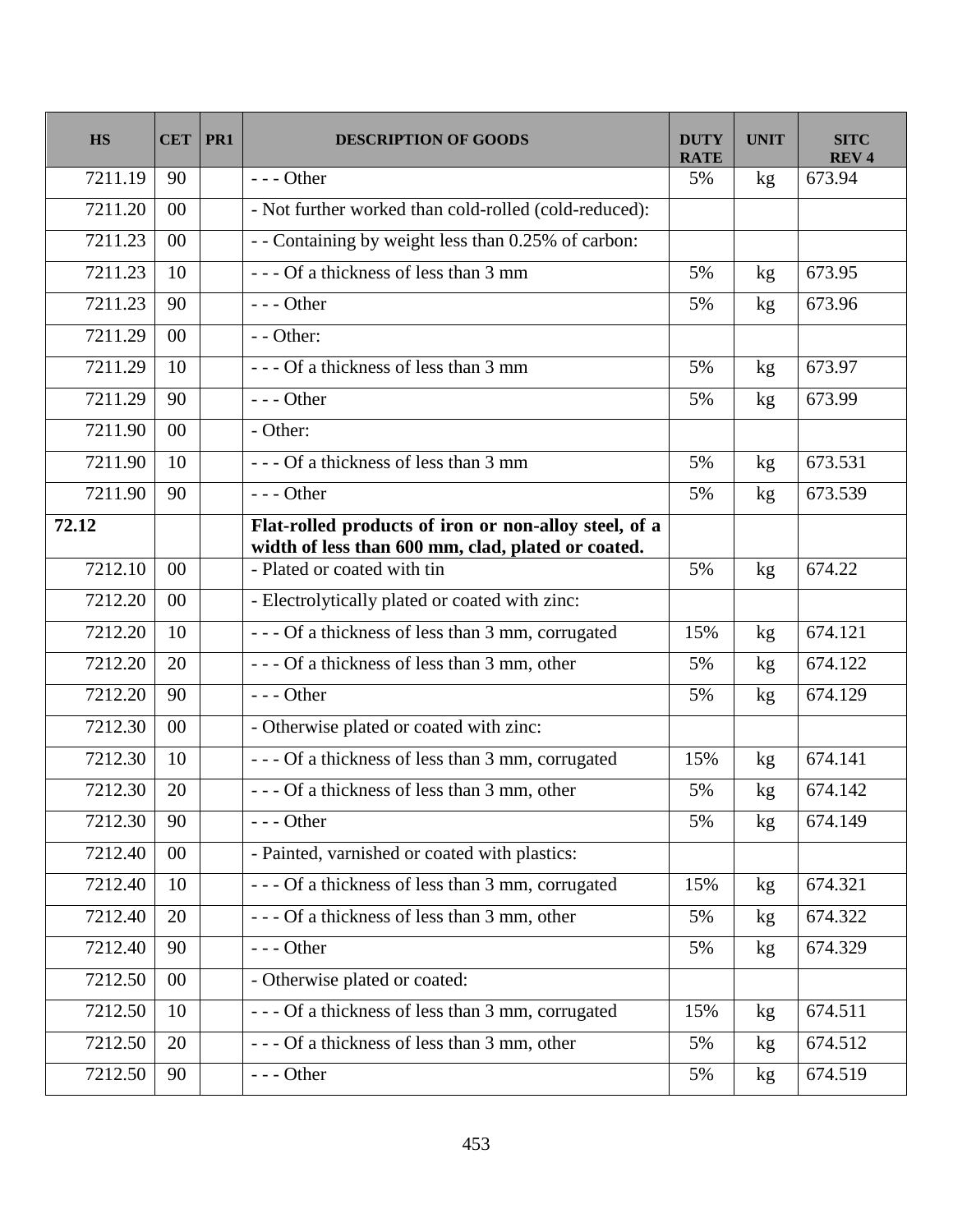| <b>HS</b> | <b>CET</b> | PR1 | <b>DESCRIPTION OF GOODS</b>                                                                                                                                                | <b>DUTY</b><br><b>RATE</b> | <b>UNIT</b> | <b>SITC</b><br><b>REV4</b> |
|-----------|------------|-----|----------------------------------------------------------------------------------------------------------------------------------------------------------------------------|----------------------------|-------------|----------------------------|
| 7212.60   | $00\,$     |     | - Clad:                                                                                                                                                                    |                            |             |                            |
| 7212.60   | 10         |     | --- Of a thickness of less than 3 mm, corrugated                                                                                                                           | 15%                        | kg          | 674.521                    |
| 7212.60   | 20         |     | --- Of a thickness of less than 3 mm, other                                                                                                                                | 5%                         | kg          | 674.522                    |
| 7212.60   | 90         |     | $--$ Other                                                                                                                                                                 | 5%                         | kg          | 674.529                    |
| 72.13     |            |     | Bars and rods, hot-rolled, in irregularly wound<br>coils, of iron or non-alloy steel.                                                                                      |                            |             |                            |
| 7213.10   | 00         |     | - Containing indentations, ribs, grooves or other<br>deformations produced during the rolling<br>process:                                                                  |                            |             |                            |
| 7213.10   | 10         |     | --- Of iron                                                                                                                                                                | 5%                         | kg          | 676.211                    |
| 7213.10   | 90         |     | --- Of non-alloy steel                                                                                                                                                     | 10%                        | kg          | 676.219                    |
| 7213.20   | 00         |     | - Other, of free-cutting steel                                                                                                                                             | 10%                        | kg          | 676.22                     |
| 7213.90   | 00         |     | - Other:                                                                                                                                                                   |                            |             |                            |
| 7213.91   | 00         |     | - - Of circular cross-section measuring less than 14<br>mm in diameter:                                                                                                    |                            |             |                            |
| 7213.91   | 10         |     | --- Of iron                                                                                                                                                                | 5%                         | kg          | 676.131                    |
| 7213.91   | 90         |     | --- Of non-alloy steel                                                                                                                                                     | 10%                        | kg          | 676.139                    |
| 7213.99   | $00\,$     |     | - - Other:                                                                                                                                                                 |                            |             |                            |
| 7213.99   | 10         |     | --- Of iron                                                                                                                                                                | 5%                         | kg          | 676.24                     |
| 7213.99   | 90         |     | --- Of non-alloy steel                                                                                                                                                     | 10%                        | kg          | 676.252                    |
| 72.14     |            |     | Other bars and rods of iron or non-alloy steel, not<br>further worked than forged, hot-rolled, hot-drawn<br>or hot-extruded, but including those twisted after<br>rolling. |                            |             |                            |
| 7214.10   | $00\,$     |     | - Forged:                                                                                                                                                                  |                            |             |                            |
| 7214.10   | 10         |     | --- Of iron                                                                                                                                                                | 5%                         | kg          | 676.26                     |
| 7214.10   | 20         |     | --- Of non-alloy steel                                                                                                                                                     | 5%                         | kg          | 676.27                     |
| 7214.20   | $00\,$     |     | - Containing indentations, ribs, grooves or other<br>deformations produced during the rolling<br>process or twisted after rolling:                                         |                            |             |                            |
| 7214.20   | 10         |     | --- Of iron                                                                                                                                                                | 5%                         | kg          | 676.281                    |
| 7214.20   | 90         |     | --- Of non-alloy steel                                                                                                                                                     | 10%                        | kg          | 676.282                    |
| 7214.30   | $00\,$     |     | - Other, of free-cutting steel                                                                                                                                             | 10%                        | kg          | 676.283                    |
| 7214.90   | $00\,$     |     | - Other:                                                                                                                                                                   |                            |             |                            |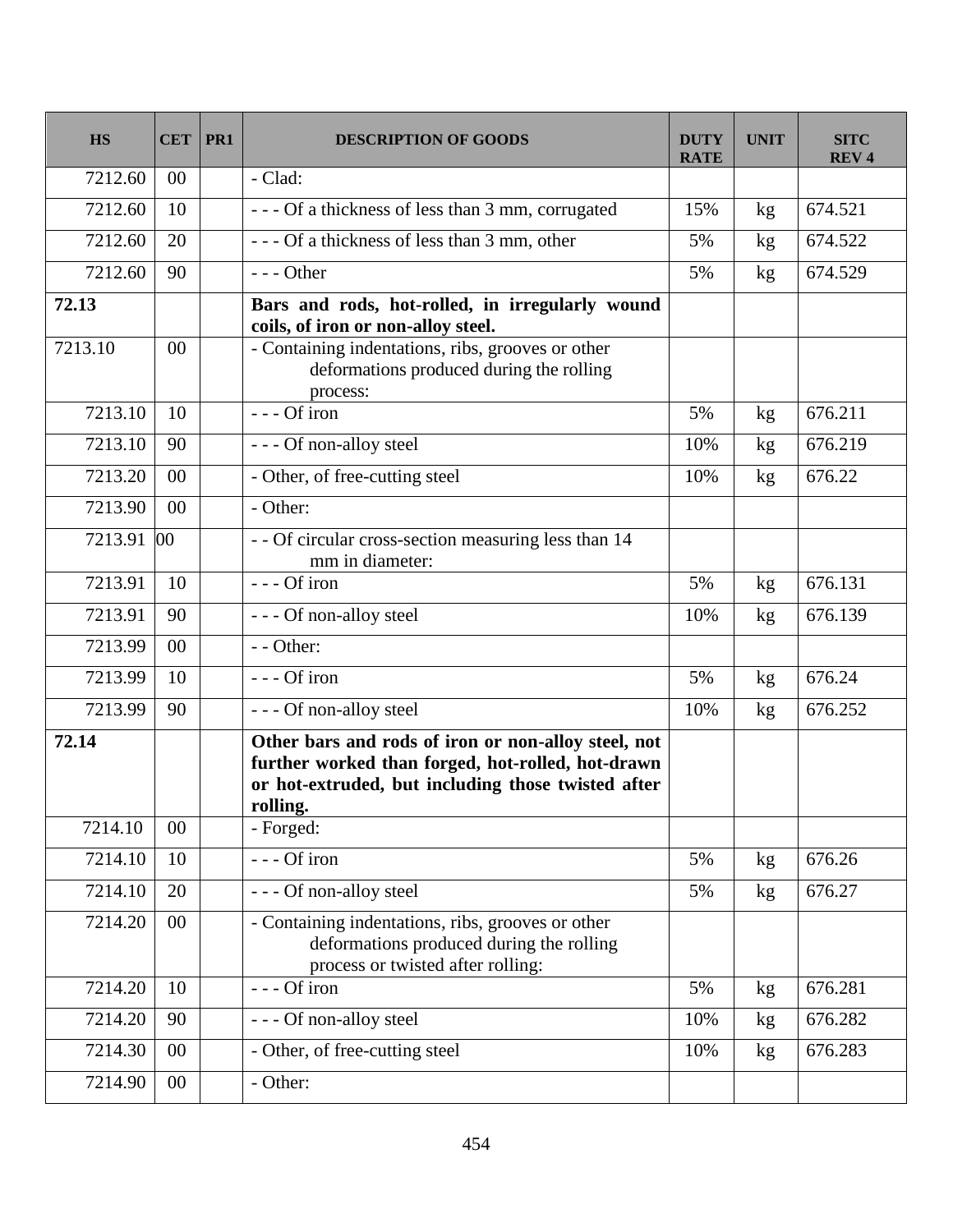| <b>HS</b> | <b>CET</b>     | PR1 | <b>DESCRIPTION OF GOODS</b>                                                                                                    | <b>DUTY</b><br><b>RATE</b> | <b>UNIT</b> | <b>SITC</b><br><b>REV4</b> |
|-----------|----------------|-----|--------------------------------------------------------------------------------------------------------------------------------|----------------------------|-------------|----------------------------|
| 7214.91   | $00\,$         |     | - - Of rectangular (other than square) cross-section:                                                                          |                            |             |                            |
| 7214.91   | 10             |     | $--$ Of iron                                                                                                                   | 5%                         | kg          | 676.231                    |
| 7214.91   | 90             |     | - - - Of non-alloy steel                                                                                                       | 10%                        | kg          | 676.239                    |
| 7214.99   | $00\,$         |     | - - Other:                                                                                                                     |                            |             |                            |
| 7214.99   | 10             |     | $--$ Of iron                                                                                                                   | 5%                         | kg          | 676.41                     |
| 7214.99   | 90             |     | --- Of non-alloy steel                                                                                                         | 10%                        | kg          | 676.42                     |
| 72.15     |                |     | Other bars and rods of iron or non-alloy steel.                                                                                |                            |             |                            |
| 7215.10   | 00             |     | - Of free-cutting steel, not further worked than cold-<br>formed or cold-finished                                              | 5%                         | kg          | 676.43                     |
| 7215.50   | $00\,$         |     | - Other, not further worked than cold-formed or cold-<br>finished                                                              | 5%                         | kg          | 676.33                     |
| 7215.90   | 00             |     | - Other:                                                                                                                       |                            |             |                            |
| 7215.90   | 10             |     | --- Of iron                                                                                                                    | 5%                         | kg          | 676.44                     |
| 7215.90   | 90             |     | --- Of non-alloy steel                                                                                                         | 5%                         | kg          | 676.49                     |
| 72.16     |                |     | Angles, shapes and sections of iron or non-alloy<br>steel.                                                                     |                            |             |                            |
| 7216.10   | 00             |     | - U, I or H sections, not further worked than hot-<br>rolled, hot-drawn or extruded, of a height of<br>less than 80 mm         | 5%                         | kg          | 676.811                    |
| 7216.20   | 00             |     | - L or T sections, not further worked than hot-rolled,<br>hot-drawn or extruded, of a height of less than<br>80 mm:            |                            |             |                            |
| 7216.21   | $00\,$         |     | - - L sections                                                                                                                 | 5%                         | kg          | 676.812                    |
| 7216.22   | 0 <sup>0</sup> |     | - - T sections                                                                                                                 | 5%                         | kg          | 676.813                    |
| 7216.30   | $00\,$         |     | - U, I or H sections, not further worked than hot-<br>rolled, hot-drawn or extruded of a height of<br>less than 80 mm or more: |                            |             |                            |
| 7216.31   | $00\,$         |     | - - U sections                                                                                                                 | 5%                         | kg          | 676.821                    |
| 7216.32   | $00\,$         |     | - - I sections                                                                                                                 | 5%                         | kg          | 676.822                    |
| 7216.33   | $00\,$         |     | - - H sections                                                                                                                 | 5%                         | kg          | 676.823                    |
| 7216.40   | $00\,$         |     | - L or T sections, not further worked than hot-rolled,<br>hot-drawn or extruded, of a height of 80 mm<br>or more               | 5%                         | kg          | 676.824                    |
| 7216.50   | $00\,$         |     | - Other angles, shapes and sections, not further<br>worked than hot-rolled, hot-drawn or<br>extruded:                          |                            |             |                            |
| 7216.50   | 10             |     | --- Angles, of non-alloy steel                                                                                                 | 10%                        | kg          | 676.831                    |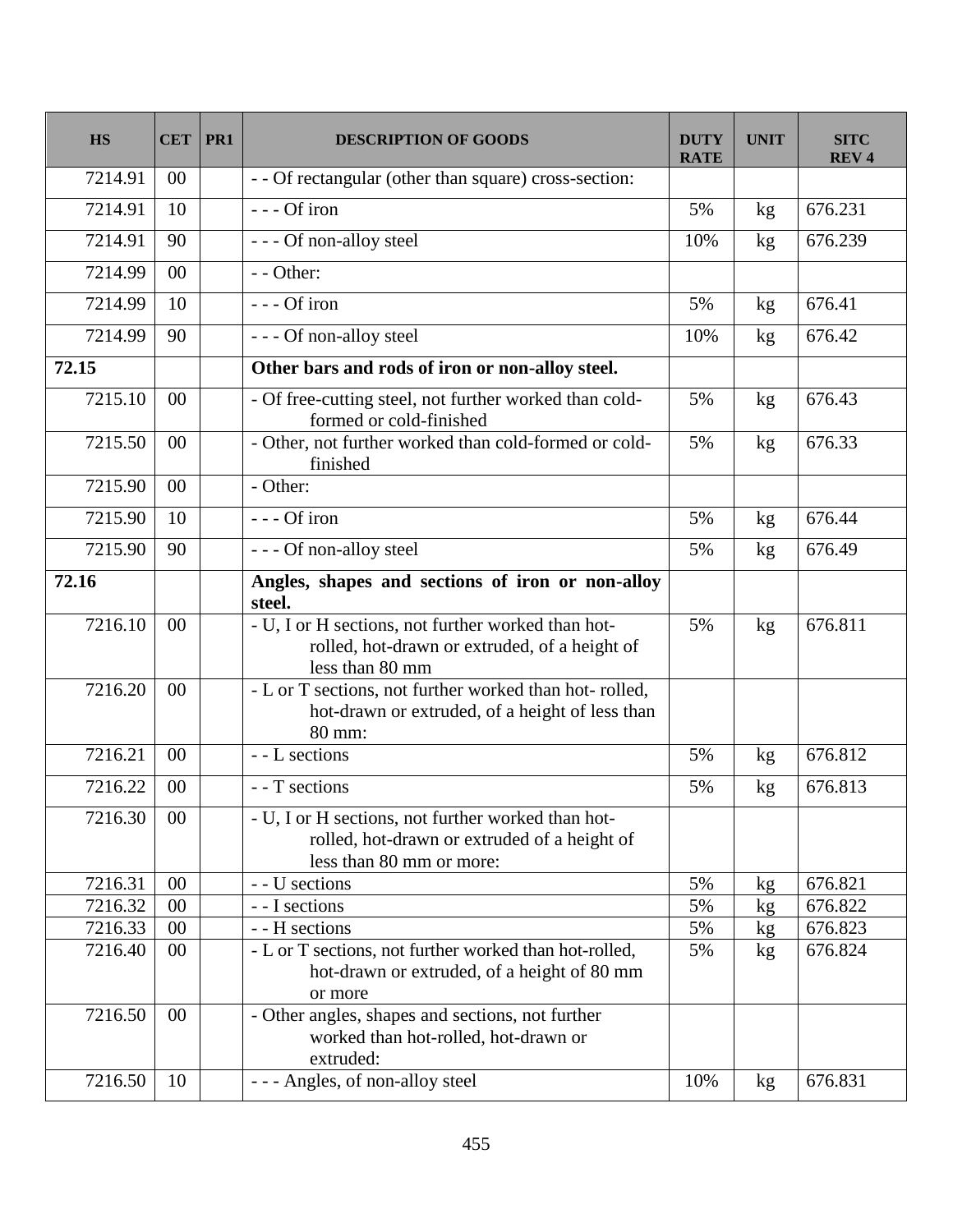| <b>HS</b> | <b>CET</b> | PR1 | <b>DESCRIPTION OF GOODS</b>                                                                     | <b>DUTY</b><br><b>RATE</b> | <b>UNIT</b>   | <b>SITC</b><br><b>REV4</b> |
|-----------|------------|-----|-------------------------------------------------------------------------------------------------|----------------------------|---------------|----------------------------|
| 7216.50   | 90         |     | $--$ Other                                                                                      | 5%                         | kg            | 676.839                    |
| 7216.60   | 00         |     | - Angles, shapes and sections, not further worked than<br>cold-formed or cold-finished:         |                            |               |                            |
| 7216.61   | 00         |     | - - Obtained from flat-rolled products:                                                         |                            |               |                            |
| 7216.61   | 10         |     | --- Angles, of non-alloy steel                                                                  | 10%                        | kg            | 676.841                    |
| 7216.61   | 90         |     | $--$ Other                                                                                      | 5%                         | $\mathbf{kg}$ | 676.842                    |
| 7216.69   | 00         |     | - - Other:                                                                                      |                            |               |                            |
| 7216.69   | 10         |     | --- Angles, of non-alloy steel                                                                  | 10%                        | kg            | 676.843                    |
| 7216.69   | 90         |     | $--$ Other                                                                                      | 5%                         | kg            | 676.849                    |
| 7216.90   | 00         |     | - Other:                                                                                        |                            |               |                            |
| 7216.91   | 00         |     | - - Cold-formed or cold-finished from flat-rolled<br>products:                                  |                            |               |                            |
| 7216.91   | 10         |     | --- Angles, of non-alloy steel                                                                  | 10%                        | kg            | 676.851                    |
| 7216.91   | 90         |     | $--$ Other                                                                                      | 5%                         | kg            | 676.852                    |
| 7216.99   | 00         |     | - - Other                                                                                       | 5%                         | kg            | 676.859                    |
| 72.17     |            |     | Wire of iron or non-alloy steel.                                                                |                            |               |                            |
| 7217.10   | 00         |     | - Not plated or coated, whether or not polished:                                                |                            |               |                            |
| 7217.10   | 10         |     | --- Of iron                                                                                     | 5%                         | kg            | 678.11                     |
| 7217.10   | 90         |     | --- Of non-alloy steel                                                                          | 10%                        | kg            | 678.12                     |
| 7217.20   | 00         |     | - Plated or coated with zinc                                                                    | 5%                         | kg            | 678.13                     |
| 7217.30   | 00         |     | - Plated or coated with other base metals                                                       | 5%                         | kg            | 678.14                     |
| 7217.90   | 00         |     | - Other                                                                                         | 5%                         | kg            | 678.19                     |
|           |            |     | <b>III - STAINLESS STEEL</b>                                                                    |                            |               |                            |
| 72.18     |            |     | Stainless steel in ingots or other primary forms;<br>semi-finished products of stainless steel. |                            |               |                            |
| 7218.10   | $00\,$     |     | - Ingots and other primary forms                                                                | 5%                         | kg            | 672.47                     |
| 7218.90   | $00\,$     |     | - Other:                                                                                        |                            |               |                            |
| 7218.91   | 00         |     | - - Of rectangular (other than square) cross-section                                            | Free                       | kg            | 672.811                    |
| 7218.99   | $00\,$     |     | - - Other                                                                                       | Free                       | kg            | 672.819                    |
| 72.19     |            |     | Flat-rolled products of stainless steel, of a width of<br>600 mm or more.                       |                            |               |                            |
| 7219.10   | $00\,$     |     | - Not further worked than hot-rolled, in coils:                                                 |                            |               |                            |
| 7219.11   | 00         |     | - - Of a thickness exceeding 10 mm                                                              | 5%                         | kg            | 675.311                    |
| 7219.12   | $00\,$     |     | - - Of a thickness of 4.75 mm or more but not                                                   | 5%                         | kg            | 675.312                    |
|           |            |     | exceeding 10 mm                                                                                 |                            |               |                            |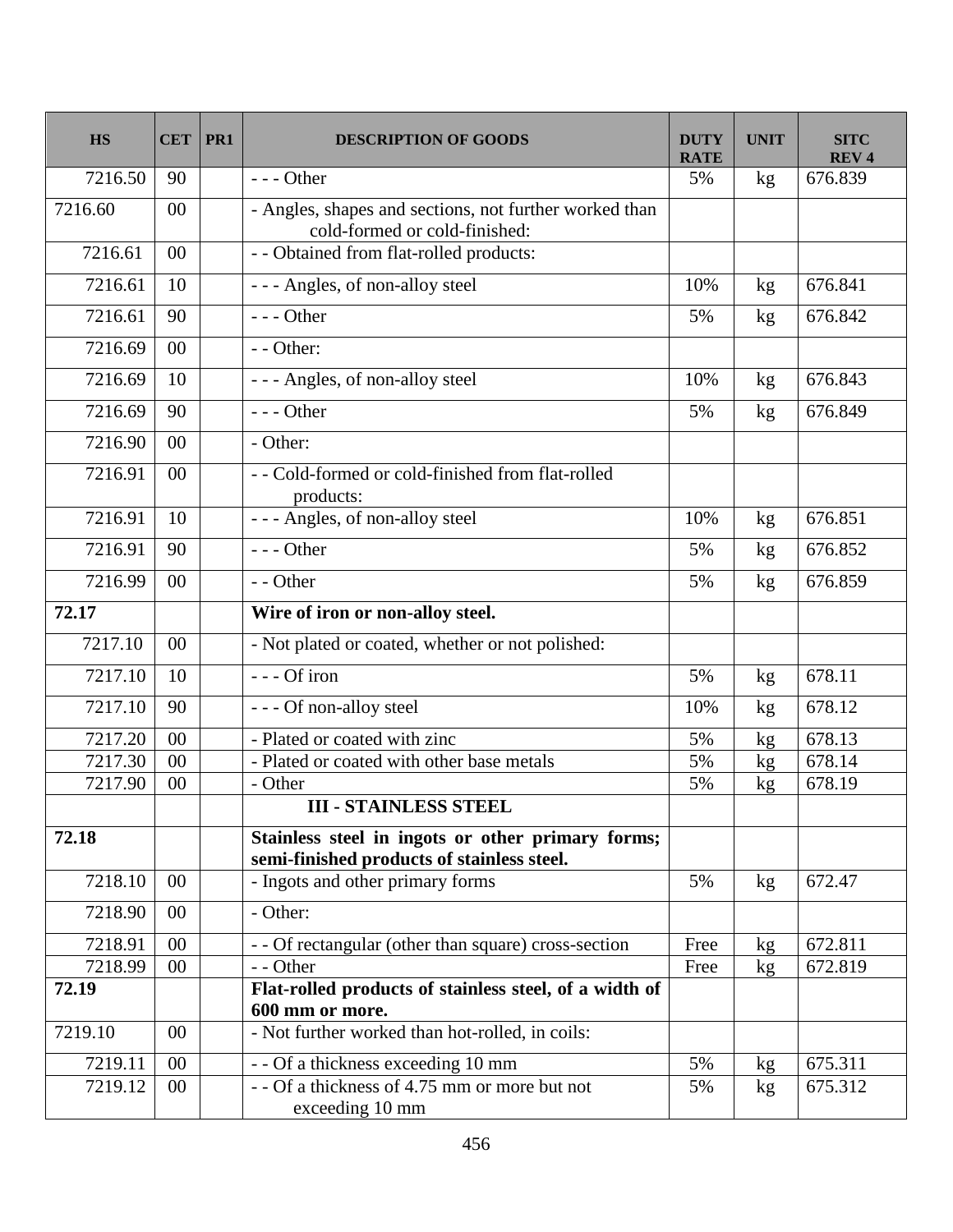| <b>HS</b> |                   | $CET$   PR1 | <b>DESCRIPTION OF GOODS</b>                                                                | <b>DUTY</b><br><b>RATE</b> | <b>UNIT</b> | <b>SITC</b><br>REV <sub>4</sub> |
|-----------|-------------------|-------------|--------------------------------------------------------------------------------------------|----------------------------|-------------|---------------------------------|
| 7219.13   | $00\,$            |             | - - Of a thickness of 3 mm or more but less than<br>4.75 mm                                | 5%                         | kg          | 675.32                          |
| 7219.14   | 00                |             | - - Of a thickness of less than 3 mm                                                       | 5%                         | kg          | 675.33                          |
| 7219.20   | 00                |             | - Not further worked than hot-rolled, not in coils:                                        |                            |             |                                 |
| 7219.21   | 00                |             | - - Of a thickness exceeding 10 mm                                                         | 5%                         | kg          | 675.341                         |
| 7219.22   | 00                |             | $\overline{-0}$ a thickness of 4.75 mm or more but not<br>exceeding 10 mm                  | 5%                         | kg          | 675.342                         |
| 7219.23   | 00                |             | - - Of a thickness of 3 mm or more but less than<br>4.75 mm                                | 5%                         | kg          | 675.35                          |
| 7219.24   | 00                |             | - - Of a thickness of less than 3 mm                                                       | 5%                         | kg          | 675.36                          |
| 7219.30   | 00                |             | - Not further worked than cold-rolled (cold-reduced):                                      |                            |             |                                 |
| 7219.31   | 00                |             | - - Of a thickness of 4.75 mm or more                                                      | 5%                         | kg          | 675.51                          |
| 7219.32   | 00                |             | - - Of a thickness of 3 mm or more but less than<br>4.75 mm                                | 5%                         | kg          | 675.52                          |
| 7219.33   | 00                |             | - - Of a thickness exceeding 1 mm but less than 3 mm                                       | 5%                         | kg          | 675.53                          |
| 7219.34   | 00                |             | - - Of a thickness of 0.5 mm or more but not<br>exceeding 1 mm                             | 5%                         | kg          | 675.54                          |
| 7219.35   | 00                |             | - - Of a thickness of less than 0.5 mm                                                     | 5%                         | kg          | 675.55                          |
| 7219.90   | 00                |             | - Other                                                                                    | 5%                         | kg          | 675.71                          |
| 72.20     |                   |             | Flat-rolled products of stainless steel, of a width of<br>less than 600 mm.                |                            |             |                                 |
| 7220.10   | 00                |             | - Not further worked than hot-rolled:                                                      |                            |             |                                 |
| 7220.11   | 00                |             | - - Of a thickness of 4.75 mm or more                                                      | 5%                         | kg          | 675.37                          |
| 7220.12   | 00                |             | - - Of a thickness of less than 4.75 mm                                                    | 5%                         | kg          | 675.38                          |
| 7220.20   | 00                |             | - Not further worked than cold-rolled (cold-reduced)                                       | 5%                         | kg          | 675.56                          |
| 7220.90   | 00                |             | - Other                                                                                    | 5%                         | kg          | 675.72                          |
| 7221.00   | $\boldsymbol{00}$ |             | Bars and rods, hot-rolled, in irregularly wound<br>coils, of stainless steel.              | 5%                         | kg          | 676.15                          |
| 72.22     |                   |             | Other bars and rods of stainless steel; angles, shapes<br>and sections of stainless steel. |                            |             |                                 |
| 7222.10   | 00                |             | - Bars and rods, not further worked than hot-rolled,<br>hot-drawn or extruded:             |                            |             |                                 |
| 7222.11   | 00                |             | - - Of circular cross-section                                                              | 5%                         | kg          | 676.251                         |
| 7222.19   | $00\,$            |             | - - Other                                                                                  | 5%                         | kg          | 676.259                         |
| 7222.20   | $00\,$            |             | - Bars and rods, not further worked than cold-formed<br>or cold-finished                   | 5%                         | kg          | 676.51                          |
| 7222.30   | 00                |             | - Other bars and rods                                                                      | 5%                         | kg          | 676.59                          |
| 7222.40   | 00                |             | - Angles, shapes and sections:                                                             |                            |             |                                 |
| 7222.40   | 10                |             | --- Angles                                                                                 | 5%                         | kg          | 676.871                         |
| 7222.40   | 20                |             | Shapes and sections                                                                        | Free                       | kg          | 676.872                         |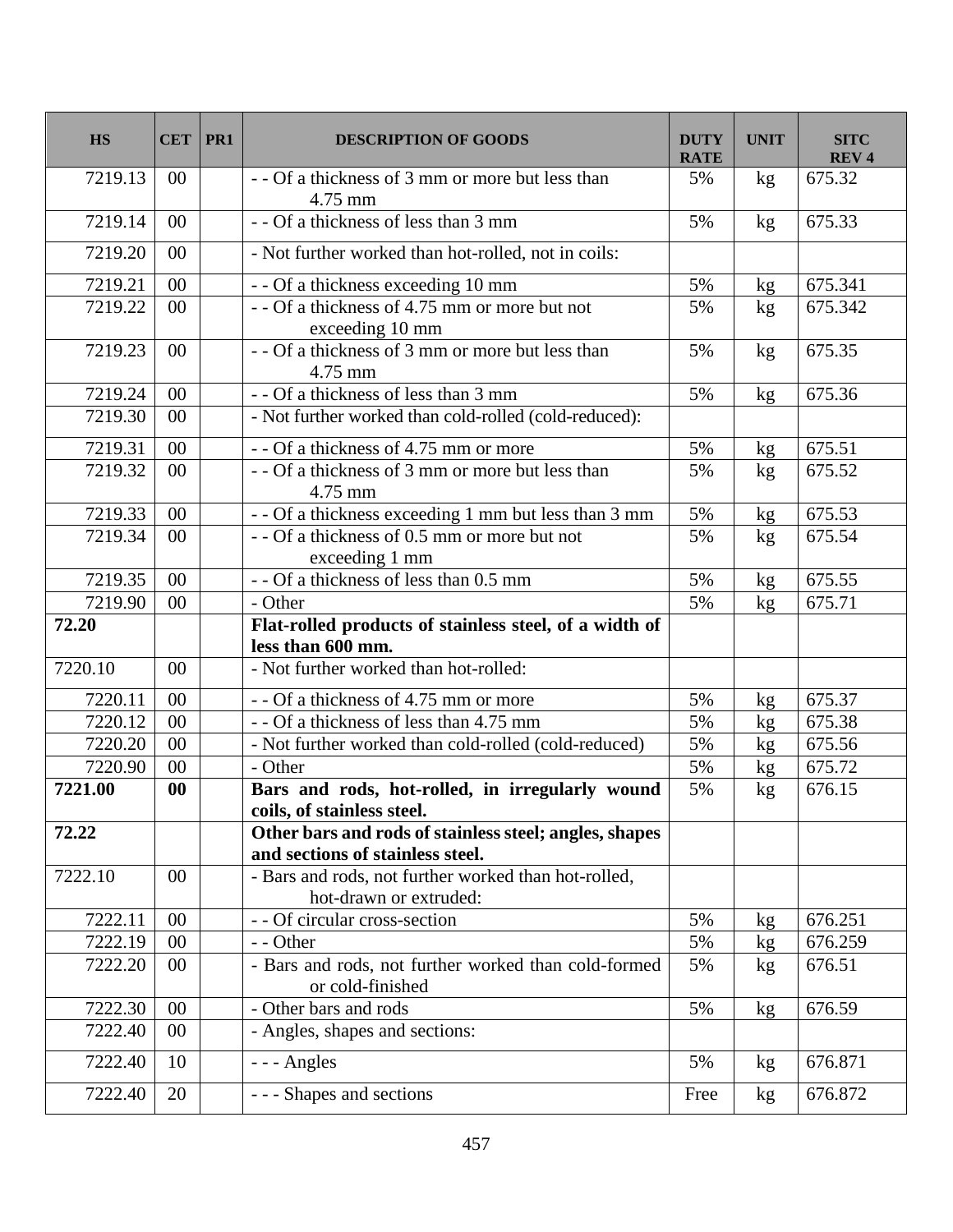| <b>HS</b> | <b>CET</b>      | PR1 | <b>DESCRIPTION OF GOODS</b>                                                                            | <b>DUTY</b><br><b>RATE</b> | <b>UNIT</b>   | <b>SITC</b><br><b>REV4</b> |
|-----------|-----------------|-----|--------------------------------------------------------------------------------------------------------|----------------------------|---------------|----------------------------|
| 7223.00   | $\bf{00}$       |     | Wire of stainless steel.                                                                               | 5%                         | $\mathbf{kg}$ | 678.21                     |
|           |                 |     | IV -OTHER ALLOY STEEL; HOLLOW DRILL<br><b>BARS AND RODS, OF ALLOY</b><br>OR NON-ALLOY STEEL            |                            |               |                            |
| 72.24     |                 |     | Other alloy steel in ingots or other primary forms;<br>semi-finished products of other alloy steel.    |                            |               |                            |
| 7224.10   | 00              |     | - Ingots and other primary forms                                                                       | 5%                         | kg            | 672.49                     |
| 7224.90   | 00              |     | - Other                                                                                                | 5%                         | kg            | 672.82                     |
| 72.25     |                 |     | Flat-rolled products of other alloy steel, of a width<br>of 600 mm or more.                            |                            |               |                            |
| 7225.10   | 00              |     | - Of silicon-electrical steel:                                                                         |                            |               |                            |
| 7225.11   | 00              |     | - - Grain-oriented                                                                                     | 5%                         | kg            | 675.111                    |
| 7225.19   | 00              |     | - - Other                                                                                              | 5%                         | kg            | 675.119                    |
| 7225.30   | 00              |     | - Other, not further worked than hot-rolled, in coils                                                  | 5%                         | kg            | 675.41                     |
| 7225.40   | $00\,$          |     | - Other, not further worked than hot-rolled, not in<br>coils                                           | 5%                         | kg            | 675.42                     |
| 7225.50   | $00\,$          |     | - Other, not further worked than cold-rolled (cold-<br>reduced)                                        | 5%                         | kg            | 675.61                     |
| 7225.90   | $00\,$          |     | - Other:                                                                                               |                            |               |                            |
| 7225.91   | 00              |     | - - Electrolytically plated or coated with zinc                                                        | 5%                         | kg            | 675.731                    |
| 7225.92   | 00              |     | - - Otherwise plated or coated with zinc                                                               | 5%                         | kg            | 675.732                    |
| 7225.99   | 00              |     | - - Other                                                                                              | 5%                         | kg            | 675.733                    |
| 72.26     |                 |     | Flat-rolled products of other alloy steel, of a width<br>of less than 600 mm.                          |                            |               |                            |
| 7226.10   | 00              |     | - Of silicon-electrical steel:                                                                         |                            |               |                            |
| 7226.11   | 00              |     | - - Grain-oriented                                                                                     | 5%                         | kg            | 675.121                    |
| 7226.19   | 00              |     | - - Other                                                                                              | 5%                         | kg            | 675.129                    |
| 7226.20   | $\overline{00}$ |     | - Of high speed steel                                                                                  | 5%                         | kg            | 675.22                     |
| 7226.90   | $00\,$          |     | - Other:                                                                                               |                            |               |                            |
| 7226.91   | $00\,$          |     | - - Not further worked than hot-rolled                                                                 | 5%                         | kg            | 675.43                     |
| 7226.92   | 00              |     | - - Not further worked than cold-rolled (cold-reduced)                                                 | 5%                         | kg            | 675.62                     |
| 7226.99   | $00\,$          |     | - - Other                                                                                              | 5%                         | kg            | 675.749                    |
| 72.27     |                 |     | Bars and rods, hot-rolled, in irregularly wound<br>coils, of other alloy steel.                        |                            |               |                            |
| 7227.10   | $00\,$          |     | - Of high speed steel                                                                                  | 5%                         | kg            | 676.61                     |
| 7227.20   | $00\,$          |     | - Of silico-manganese steel                                                                            | 5%                         | kg            | 676.62                     |
| 7227.90   | $00\,$          |     | - Other                                                                                                | 5%                         | kg            | 676.69                     |
| 72.28     |                 |     | Other bars and rods of other alloy steel; angles,                                                      |                            |               |                            |
|           |                 |     | shapes and sections, of other alloy steel; hollow drill<br>bars and rods, of alloy or non-alloy steel. |                            |               |                            |
| 7228.10   | $00\,$          |     | - Bars and rods, of high speed steel                                                                   | 5%                         | kg            | 676.71                     |